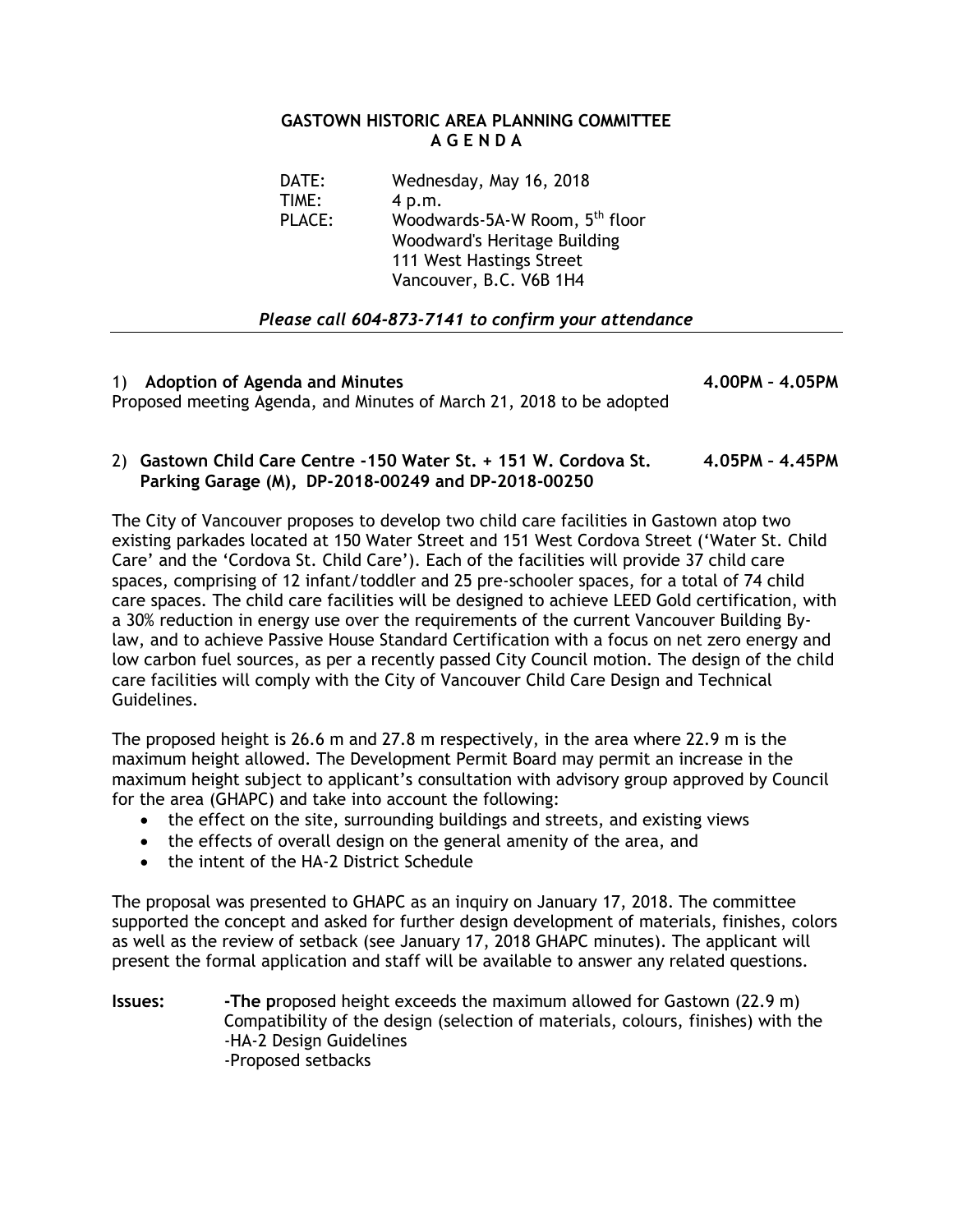**Applicant:** Acton Ostry Architects Inc., Russell Acton, Architect City of Vancouver, Agatha Malczyk, Project Manager

**Staff:** Jason Olinek, Development Planner, COV Zlatan Jankovic, Heritage Planner, COV

**Attachments:** project brochure with reduced drawings (distributed by mail)

#### **3) Waterfront Tower - 555 W. Cordova 4.45pm – 5.45pm Pre-Application Workshop**

The proposal to construct a mix-use office tower on this location between the CPR Station and The Landing buildings was originally submitted as the Development Application on November 3, 2014. The GHAPC has reviewed the original proposal on November 19, 2014 and recommended further design development. The Development Permit was not issued as the project design development continued. This proposal is presented to the GHAPC for information purposes only. When submitted as a revised Development Permit Application, the Committee will have an opportunity to review the final submission.

The development site is located at the northern edge of the Vancouver Downtown District, (subarea B). It is also part of the Central Waterfront Hub Framework which identifies this area as the principal focal point of the regional transportation network, where multiple rail, road, marine and air transportation modes converge. The site is located within the Central Waterfront Hub planning area and the project is generally consistent with its planning framework.

Sitting next to the existing heritage "A" municipally designated CPR Station and just west of the heritage "B" municipally designated The Landing Building; the project is at the entrance to the historic district of Gastown. The site is surrounded by other significant buildings, such as Canada Place, the Convention Centre, Granville Square and the Seabus Terminal.

The applicable zoning is: DD - B ZONING DISTRICT, SUB AREA 5 Max FSR: 9. May be increased for Hotels Max Building Height: 91.4m (300ft) Height increase to 137.2m (450ft) with Permit Board approval Site Area: 7,653m2 Max buildable area: 68,877m2 Waterfront Station existing area: 17,573m2 Estimated available area: 51,304m2

The proposed site FSR is 6.46, proposed total FSR area is 49,433 m2 and the proposed maximum height is 114.1m (127.1m geodetic height).

The proponent will present the project, associated Heritage Impact Assessment study, and elaborate on urban design complexities of the site, in particular as they relate to the